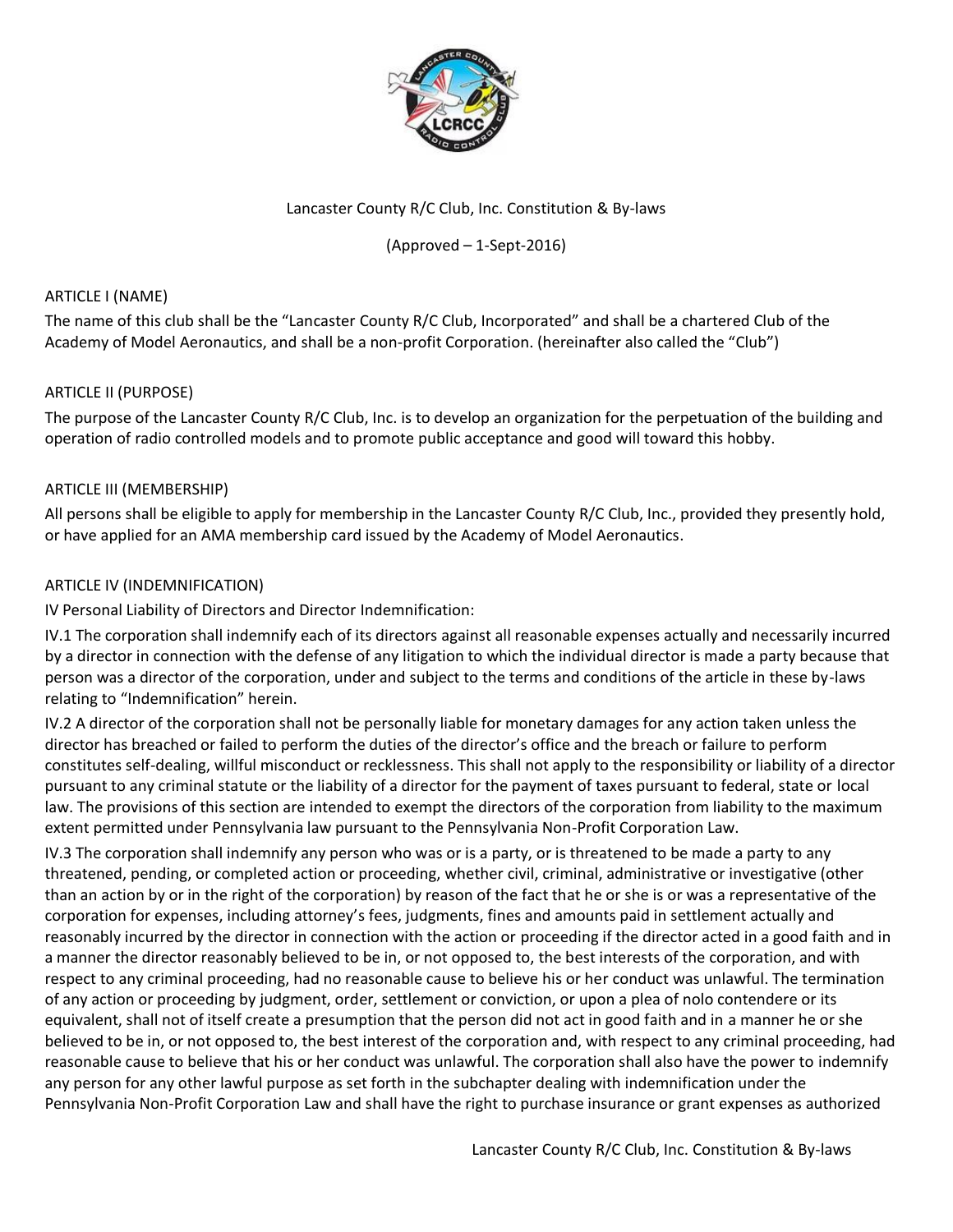by law.

## ARTICLE V (FISCAL YEAR)

The fiscal year of the Club shall be from July 1 to June 30.

## 1. MEMBERSHIPS

The Club memberships will be based on the calendar year of January 1st to December 31st. REGULAR MEMBERSHIP - Anyone who is at least 18 years of age and is not yet 65 years of age prior to July 1 of the current year and is an AMA member. He is eligible to vote and serve as a committee chairperson and to hold any Club office.

JUNIOR MEMBERSHIP - Anyone who is not yet 18 years of age prior to July 1 of the current year and is an AMA member. He is eligible to vote and serve on committees, but not eligible to hold an elected office or serve as a committee chairperson.

RETIREE MEMBERSHIP - Anyone who is at least 65 years of age prior to July 1 of the current year and is an AMA member. He is eligible to vote and serve as a committee chairperson and to hold any Club office.

HONORARY MEMBERSHIP - Anyone who is elected to membership by a majority vote of members present at a regular meeting of the Club and is an AMA member. He is eligible to vote and serve as a committee chairperson and to hold any Club office. The term of the honorary membership will be decided at the time of election to membership.

GUESTS - All guests who fly at the established Club field must be AMA members and at all times are subject to the Field Safety Rules. All guests must be accompanied by a club member. No guest shall be permitted to fly at the Club field more than 5 days per year. Only one guest may accompany a club member on any day.

APPLICATION & APPROVAL - Anyone desiring membership in the Lancaster County R/C Club, Inc. must submit an application for membership to be reviewed and voted upon at a regular Club meeting. Approval of application requires favorable response from a majority vote of members present at the regular Club meeting.

- 2. OFFICERS:
- A. The elected Officers of the Lancaster County R/C Club, Inc. shall consist of:
- 1. President
- 2. Vice-President
- 3. Secretary
- 4. Treasurer
- B. The appointed Officials of the Lancaster County R/C Club, Inc. shall be:
- 1. Safety Officer
- 2. Field Marshall
- 3. Newsletter Editor
- 4. Webmaster
- C. The elected offices of President or Vice-President shall be held no longer than two consecutive years by any one person.
- D. Any elected Officer may be voted out of office by a majority vote of membership via a recall ballot.
- E. The membership shall make up the Board of Directors.

#### 3. ELECTION OF OFFICERS:

A. Nomination of officers will be made at the August Club meeting each year.

1. Nominations shall be made by those members present at the regular Club meeting in August.

2. No member not in attendance may be nominated for office unless advance contact has been made to the member, notifying him/her of such nomination and receiving approval and acceptance for same.

3. If a member cannot be present at the regular Club meeting they may notify the President in writing of their nomination providing prior approval and acceptance was received from the nominee being presented.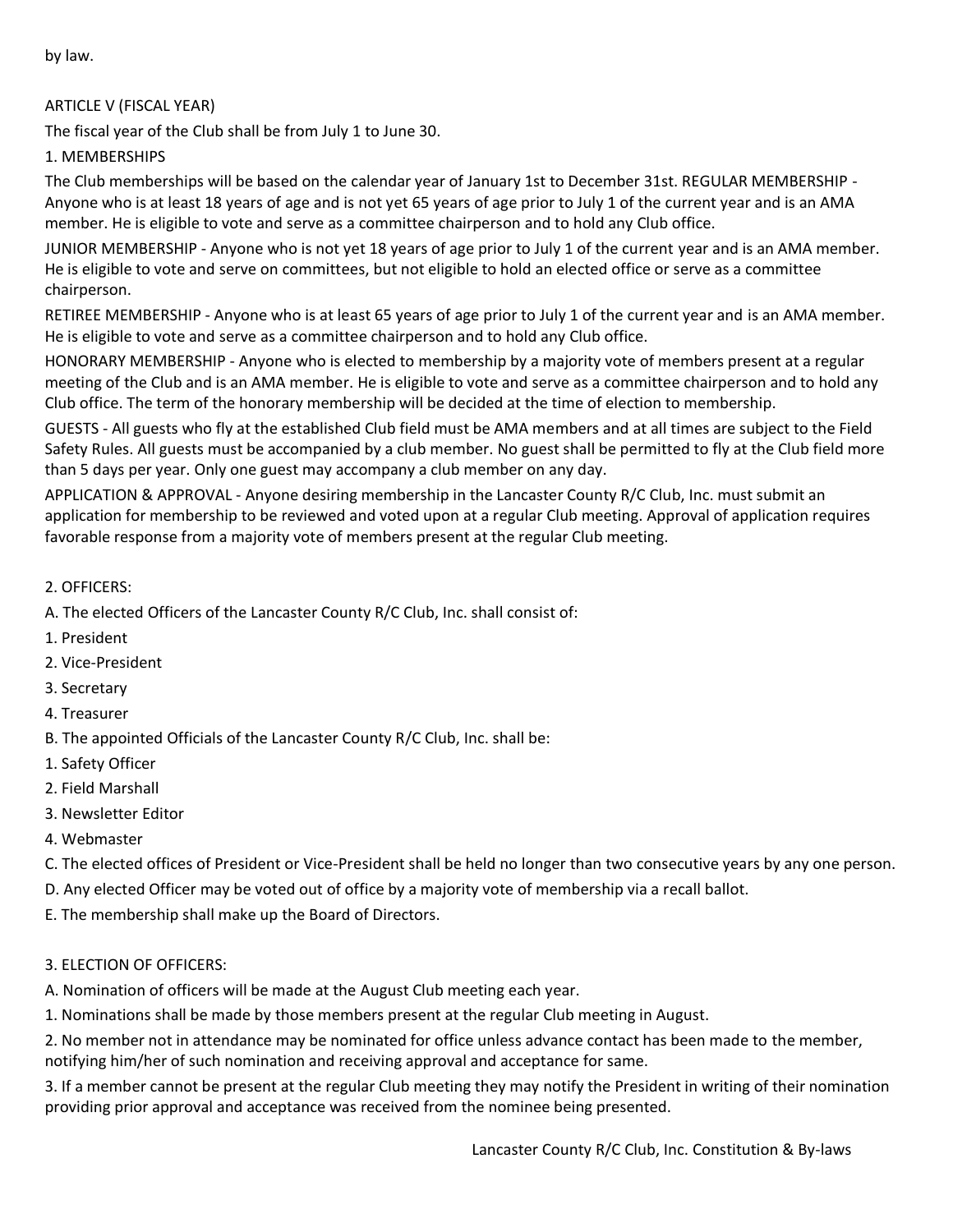B. A minimum of 1 nomination must be made for President, Vice-President, Secretary and Treasurer. Members will each vote for 1 candidate in each office. The candidate receiving the greatest number of votes will become holder of that office. In the event of a tie in the count, the final decision will be made using the toss of a coin provided the candidates involved in the tie agree. If an agreement is not made for this arrangement, a second ballot containing the names of the candidates tied will be conducted. This second ballot will be acted upon by the members present only.

C. Absentee votes shall be given to the presiding officer of the September Club meeting at least 24 hours before the September Club meeting. After nominations have been placed before the voting members at the September meeting, the presiding officer shall call for nominations from the floor. When nominations are closed, a hand vote shall be taken and tallied by the presiding officer, absentee ballots shall be added, and the results announced.

D. A member must attain 1 year membership status in the year of nominations in order to be nominated for any elected office.

## 4. OFFICER DUTIES:

The duties of the elected Officers shall be:

A. The President shall preside at all Club meetings, act as spokesperson for the Club in all matters pertaining thereto. He/She may appoint standing and special committees unless otherwise provided for in these By-laws. The president may also appoint/designate all committee chairpersons or other officials as deemed necessary.

B. The Vice-President shall assist the President in all matters and shall assume the duties of the President in the event the President is, for any reason, unable to perform his/her duties. The Vice-President shall also assume Program Director duties; with coordination of the club Contest Director when necessary; to oversee the planning, advertising and scheduling of club related functions including picnics, club gathering, fun-flys, fly-ins and similar events.

C. The Secretary shall keep full correct minutes of the proceedings of the Club. He/She shall handle all Club correspondence as directed by the President or acting President. He/She shall furnish each member, upon their admission to the Club, a copy of the By-laws. The Secretary shall assume the duties of the Treasurer in the event the Treasurer is, for any reason, unable to perform his/her duties.

D. The Treasurer shall have charge of the funds of the Club. He/She shall keep an exact account of all monies received and pay the same out on orders drawn upon him/her by authority of the Club. The Treasurer shall provide a written/annual report of the previous year's financial transactions at the July meeting of the Club. The Treasurer shall assume the duties of the Secretary in the event the Secretary is, for any reason, unable to perform his/her duties. The Treasurer's and President's signatures shall both be authorized as check signatures at all financial institutions where club monies are held. The Treasurer and President shall at all times be insured by a "Fidelity Bond" or "Dishonesty Bond" provided by an insurance company with coverage amount being greater than the total club monies at all times. The treasurer will approve all expenses less than \$100.

E. Executive Committee - The elected Officers shall make up the executive committee and shall be empowered to make decisions when action must be taken before a regular meeting. Approval of two Officers is required for expenditures between \$100 to \$500. Approval of the majority of the club at a regularly scheduled meeting is necessary for expenditures over \$500. In the event of an emergency (see below for definition of an emergency) the four Officers are required to provide their unanimous recommendation to the membership in writing, usually via email, and request the membership to vote on the recommendation within the prescribed timescale. The timescale for voting to be as appropriate for the time sensitivity of the situation, and could vary from 24 hours to 14 days. Emergency Definition: An emergency is defined as an event that has occurred or will occur if not addressed in a timely manner, a few days or weeks, would result in the club members not being able to use the field or benefit from the other privileges of membership. This may include but is not limited to the need to approve an immediate expenditure by the Officers of the club or for the Officers to represent the club in an important matter that needs an immediate decision.

F. An internal audit shall be performed annually, prior to the August meeting. The president shall appoint the audit committee.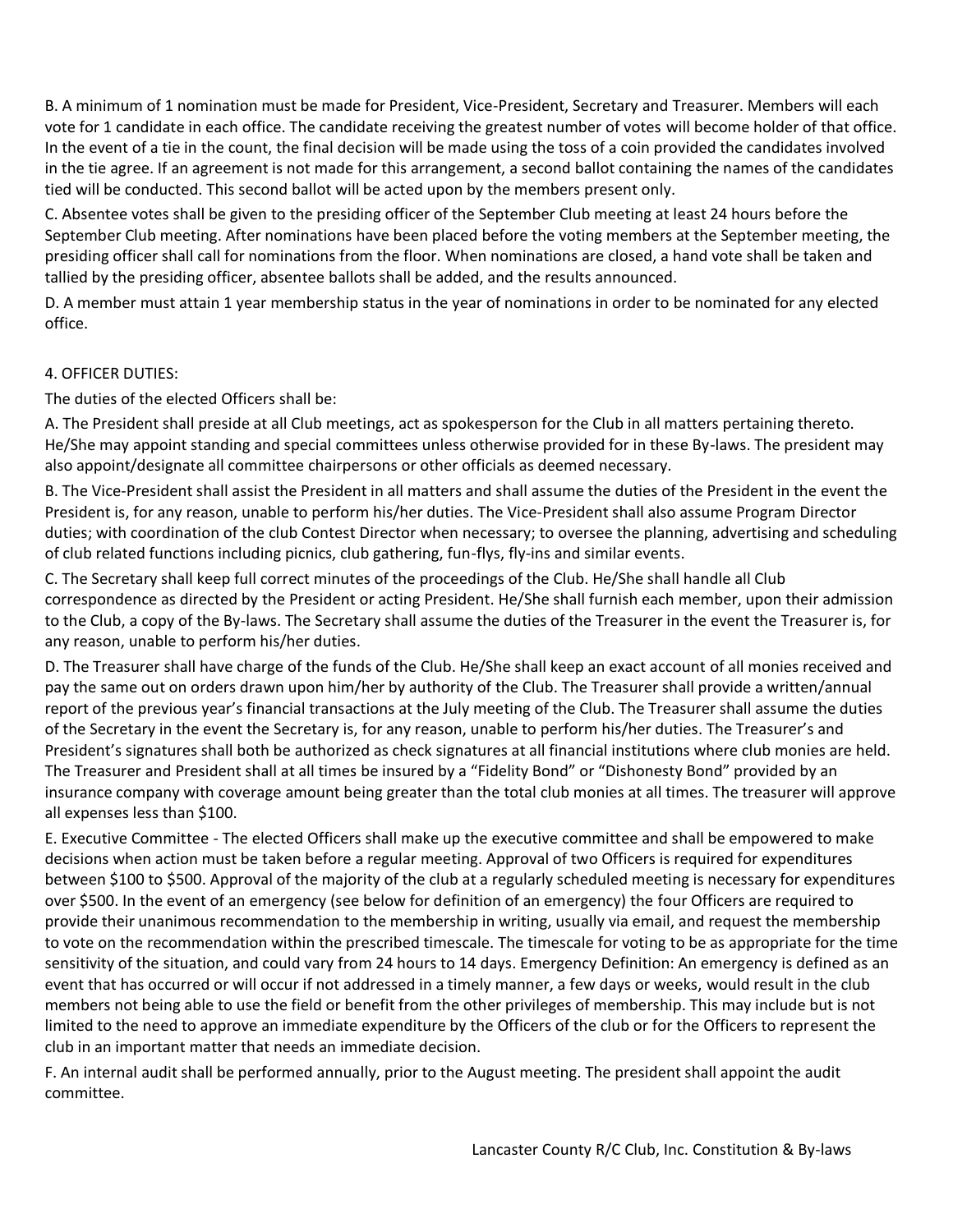## 5. MEETINGS:

The regular meeting of the Lancaster County R/C Club, Inc. shall be held the first Thursday of each calendar month, unless special action by the membership is taken to approve a temporary change. The meeting location will be announced at each previous month's meeting and written notification provided to each member via special mailing or monthly newsletter.

#### 6. MEETING PROCEDURES:

A. All business of the club will be conducted at the regular monthly meetings and regular motions enacted upon by a majority of the members present. B. Motions involving any expenditures of over \$500.00 for items which are not included in the Budget (other than field rent and annual AMA Club Charter Dues) shall require a majority vote of the members present in the favor, for passage. General assessments, as required for emergencies, can be made only by a favorable majority vote of the members present at the regular club meeting, provided proper written notice is transmitted to the entire membership that such action is to be considered. This clause shall be superseded in the event that there is an emergency and the process described in 4.E. above is utilized.

7. DUES AND FEES:

A. The annual membership dues of the Lancaster County R/C Club, Inc. shall be as follows:

REGULAR MEMBER - \$60.00

JUNIOR MEMBER - \$18.00

RETIREE MEMBER - \$48.00

HONORARY MEMBER - (No charge)

Dues for newly approved members will be pro-rated (Regular Members \$5.00 for each month remaining in the year; Junior Members \$1.50 for each month remaining in the year, & Retiree Members \$4.00 for each month remaining in the year), effective the month the applicant is approved for membership. This applies to the year in which the member is approved only.

B. The annual membership dues for those renewing their membership and paying their dues before January 1st shall be as follows:

REGULAR MEMBER - \$48.00

JUNIOR MEMBER - \$12.00

RETIREE MEMBER - \$36.00

C. Payment of dues constitutes acceptance of the By-laws, Flying Field Rules, and AMA Safety Code.

D. All membership dues shall be paid annually by the January 1st Club meeting. Automatic suspension of club membership will occur if dues are not received at this time.

E. Any member's dues can be waived for one year with a majority vote of the membership present at regular Club meeting. This does not include reinstatement policies due to suspensions for non-payment of dues.

F. Members suspended for non-payment of dues may be reinstated as follows:

1. Same year as suspension - member must pay the full year's dues for the current year, after approval for reinstatement by a majority vote of members present.

2. Subsequent years - member must submit a new application for membership, applying as a new member.

#### 8. SPECIAL FUNDS:

The Treasurer of the club is authorized to receive contributions of specially obtained funds from any individual or institution, to be applied to the operation expenses of the club, unless such funds are specifically earmarked for a special fund. If a special fund is requested to be established by the individual or institution, the Treasurer shall lay aside said monies in the special account or invest them accordingly with any interest gained from said investment to be applied to